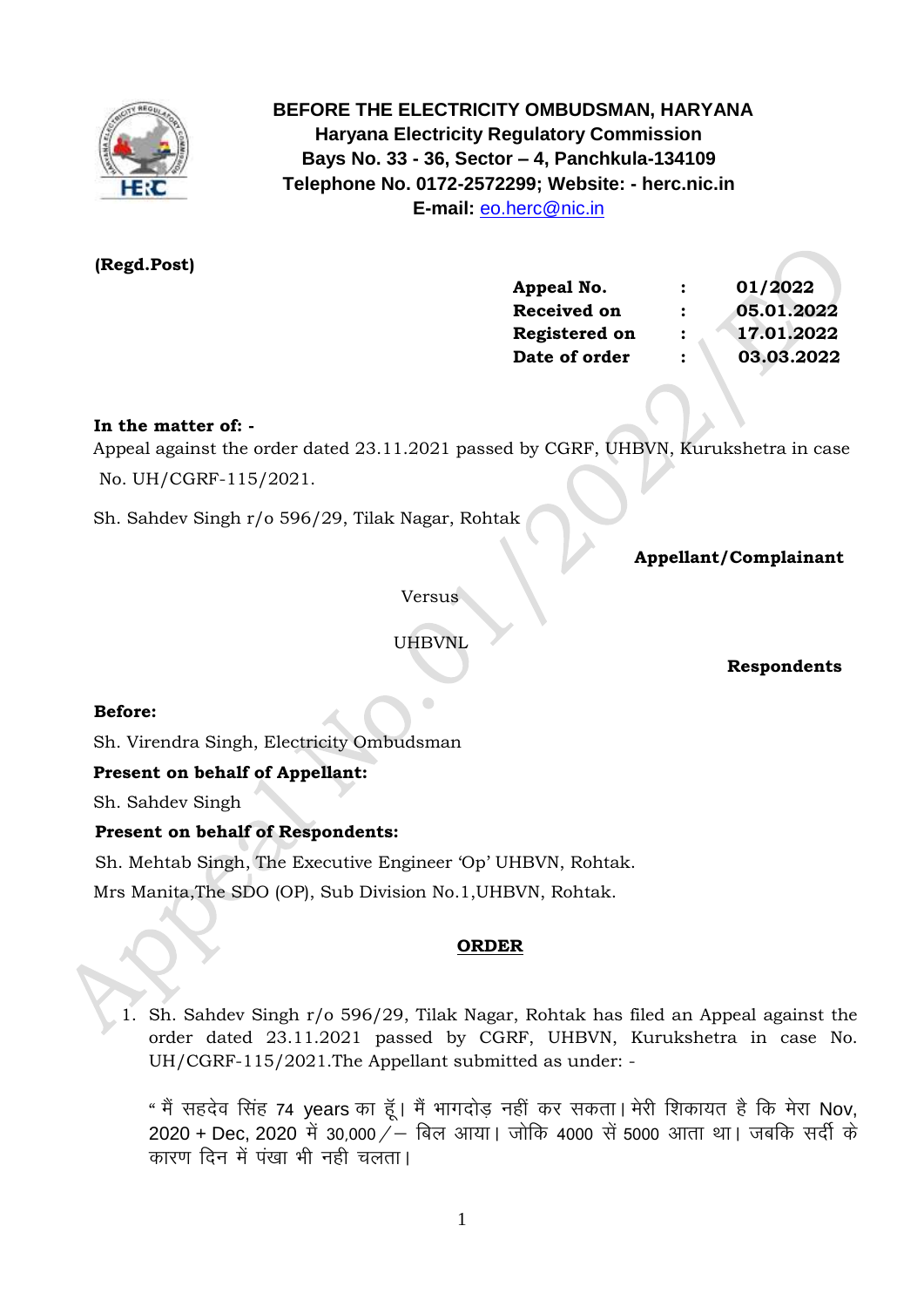मैं (SDO No. 1) से मिला उन्होने मुझे बताया कि आपका चैक मीटर लगा देगें और उस हिसाब से बिल को ठिक कर देगें। लेकिन चैक मीटर लगाने की बजाए उन्होने नया मीटर लगा दिया। उस के बाद मै 23.03.2021 को बिजली दरबार मे गया वहा SDO ने कहा कि नया मीटर लग गया है और 3 महीने में रीडिंग देख कर आपका average bill बना देगें। परन्तु ऐसा नहीं किया गया। इसलिये मेरा अनुरोध है कि नये मीटर के हिसाब से मेरा एवरेज बिल दिया जाये।"

- 2. The appeal was registered on 17.01.2022 as an appeal No. 01/2022 and accordingly, notice of motion to the Appellant and the Respondents was issued on 27.01.2022 for hearing the matter on 10.02.2022.
- 3. The SDO (OP), Sub Division No.1, UHBVN, Rohtak vide his email on 01.02.2022 has submitted reply which is as under: -

*In this matter it is intimated that consumer meter got changed on dated 01.02.2021 vide remarks display defective. Meters sent to lab & got tested on dated 13.02.2021 and reading retrieved 43655.3KWH. On the same reading consumer electricity bill was supplied also load survey data of meter was retrieved from Firm according to which: -*

| Reading on 01.12.2020 | 39450.4 KWH |
|-----------------------|-------------|
| 01.01.2021            | 41456.5 KWH |
| 01.02.2021            | 43626.4 KWH |
| Final reading         | 43655 KWH   |

*Which defines correct reading in the bill. Thus, electricity bill is as per reading and correct. Also, consumer gave the application for defective meter and to change same, nothing regarding check meter was mentioned in the application, thus consumer is misleading by mentioning check meter.*

- 4. The hearing was held on 10.02.2022, as scheduled. The appellant submitted that he has been served inflated bill for the month of Jan. & Feb. 2021. Per contra the respondent SDO submitted that the consumer was billed as per load survey report and consumption recorded in the meter. It is therefore decided that load survey report of the meter be referred to concerned XEN M&P for expert opinion and report thereof be submitted on the next date of hearing. The matter is adjourned and shall be heard on 03.03.2022.
- 5. The Xen (OP), Division, UHBVN, Rohtak vide his letter on 14.02.2022 has submitted the report as under: -

*In this connection it is submitted that the said case was fixed on dated 10.02.2022 before Electricity Ombudsmen HERC, Panchkula. During the discussion of the case it has been found that the meter was packed vide LL-1 No. 39/1014 dated 01.02.2021 & was checked on dated 13.02.2021on the lab. After that the meter was sent to the firm & the billing data reports is also received & your opinion has been desired by the ombudsmen. Therefore, it is requested that the opinion in the said case may please be given to this office for the submission to the Ombudsmen.*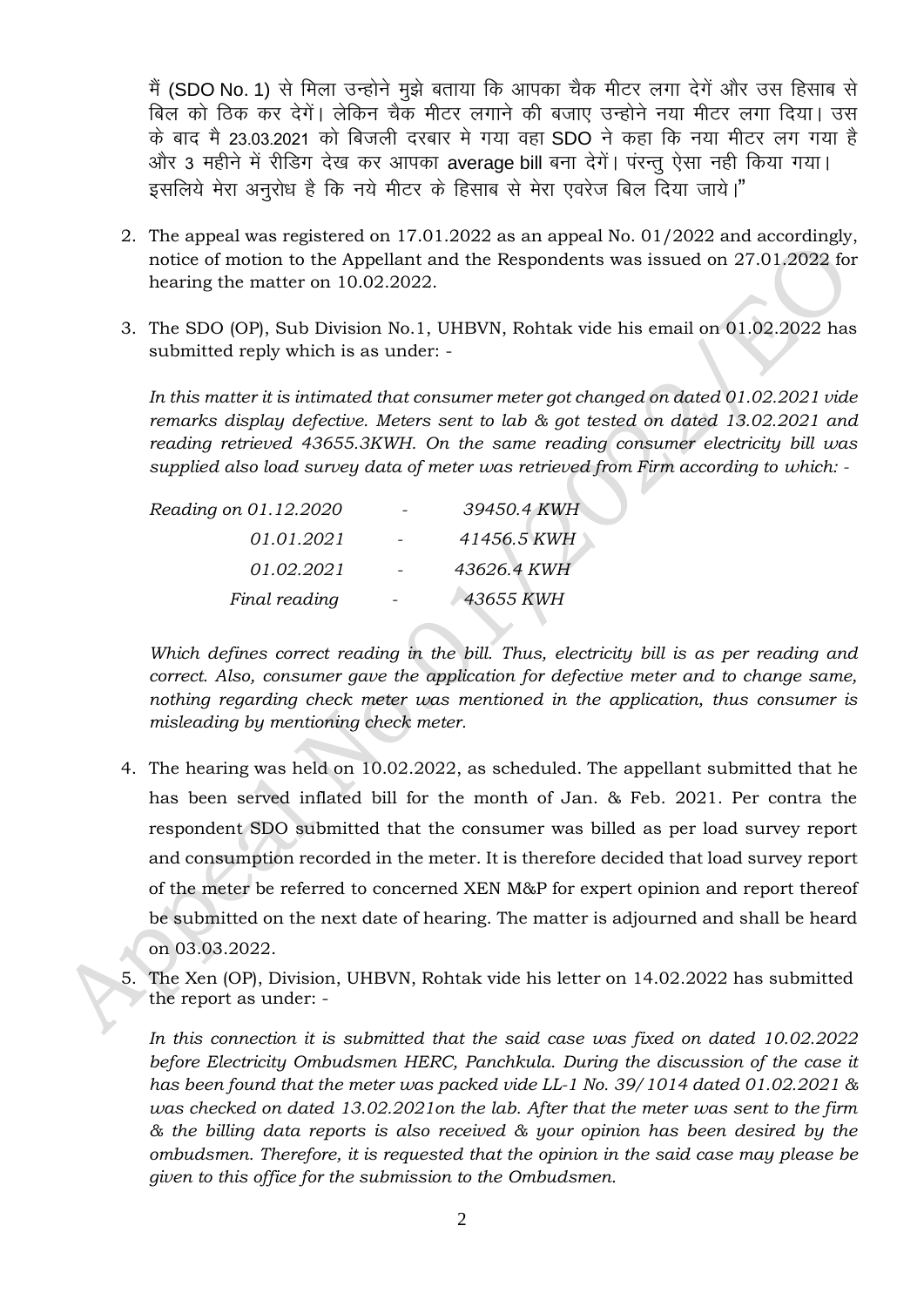6. The SDO (OP), Sub Division No.1, UHBVN, Rohtak vide his email on 03.03.2022 has submitted comments of M&P Division UHBVN Rohtak which are as under: -

 *In this connection as per analysis of billing data report provided by the firm the opinion is as under:*

As per electric formula  $(KV Ah)^2 = (KWH)^2 + (KVArh \text{ lag} + KVArh \text{ lead})^2$ 

- ➢ *As per the billing dated from 01. I1.2020 to 01.12.2020 the consumed (KWh) was nil consumed (KV Ah) was nil, consumed Lag KV Arh is nil, consumed Lead KV Arh is nil and MDI was 38.08 KW. Which is not technically feasible.*
- ➢ *As per the billing dated from 01.12.2020 to 01.01.2021 the consumed (KWh) was 2006.1, consumed (KV Ah) was 562.8, consumed Lag KV Arh is 73.1, consumed Lead KV Arh is 0.7 and MDI was 29.72 KW. Which is not technically feasible.*
- ➢ *As per the billing dated from 01.01.2021 to 01.02.2021 the consumed (KWh) was 2169.9, consumed (KV Ah) was 714.8, consumed Lag KV Arh is 9986654, consumed Lead KV Arh was 9999479.7 and MDI was 28.90 KW. Which is not technically feasible.*

 *From above according to the parameters the K vah consumption do not commensurate with Kwh, Kvarh lag and Kvarh lead. which shows misbehavior and abnormal recording by the meter.*

7. The hearing was held on 03.03.2022, as scheduled through video conferencing in the presence of both the parties. At the outset, the respondent XEN submitted that the comments of XEN M&P on the load survey report of the meter obtained and have been submitted to the office of the Ombudsman. As per comments KVAH consumption is not commensurate with KWH consumption, KVARH lag and lead consumption which shows misbehavior and abnormal recording by the meter.

The appellant argued that he has been issued inflated bills which are not commensurate with his load and requested to provide the bills on average basis as the meter had gone defective.

Pursuant to the report of XEN M&P UHBVN, it is observed that the reading recorded in the meter for period from 01.11.2020 to 01.02.2021 is not found to be technical feasible, during the period the meter misbehaved and recorded abnormal reading. Therefore, to issue the bill on the recorded reading for this period is not justified. The meter was replaced on 01.02.2021.

- 8. In view of the foregoing discussions, it is concluded that the meter misbehaved and recorded abnormal reading, which is not technically feasible, for the period from 01.11.2020 to 01.02.2021. CGRF in order dated 23.11.2021 did not take note of the same. Hence, setting aside the order dated 23.11.2021, it is decided to overhaul the appellant's account for this period from 01.11.2020 to 01.02.2021, considering the meter defective in ibid period, as per the provisions stipulated in clause 6.9.1 of the regulation 6.9 of the Haryana Electricity Regulatory Commission (Electricity Supply Code) Regulations 2014, amended from time to time.
- 9. The appeal is disposed of, accordingly, in above terms.

 Both the parties to bear their own costs. File may be consigned to record. Given under my hand on 3rd March,2022.

 **(Virendra Singh) Dated: - 3rd March, 2022 Electricity Ombudsman, Haryana**